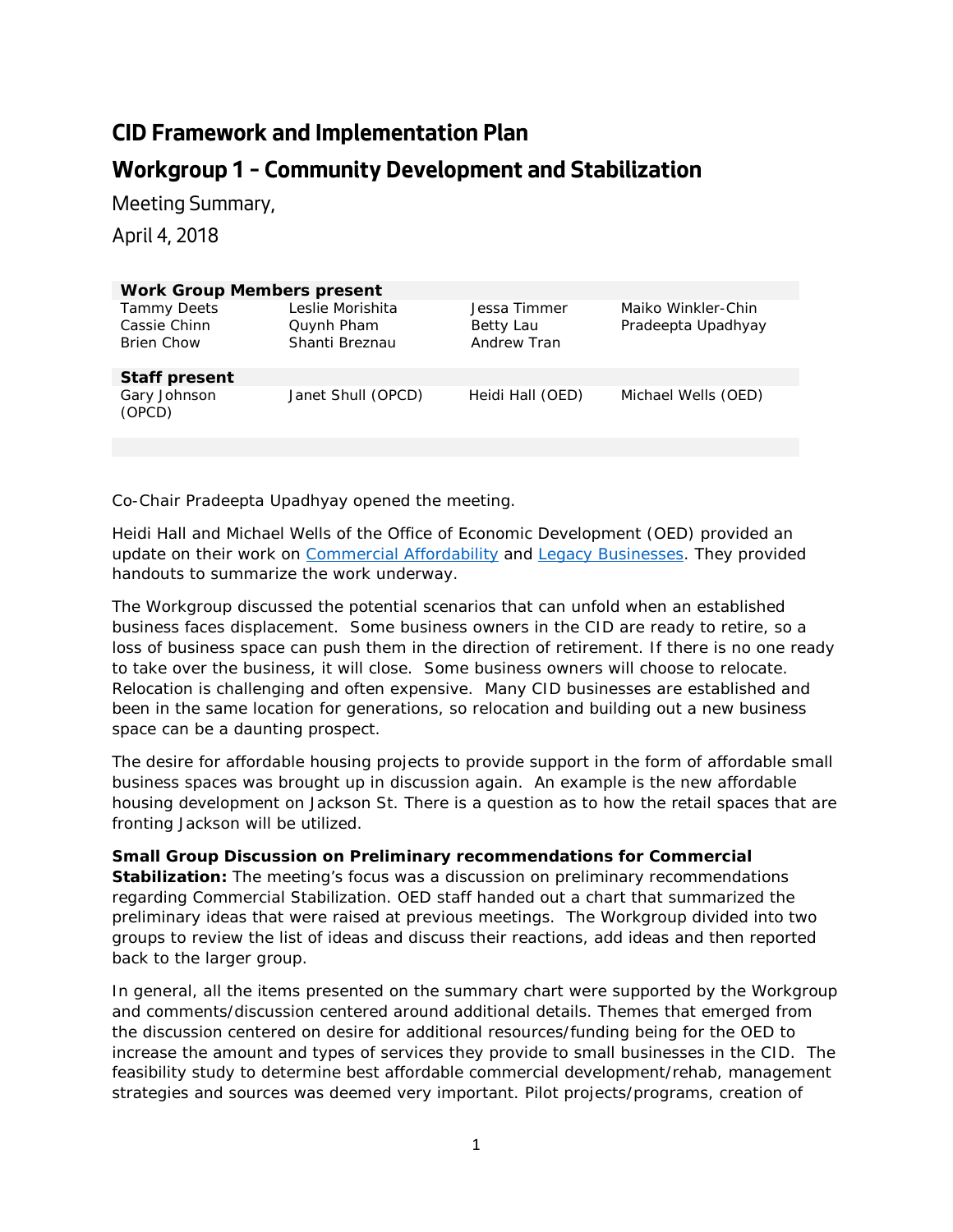incubator spaces for temporary business relocation, furthering work on Legacy business program, and improving cultural competency in small business support services were also highlighted.

Below are notes from the two break out group discussions:

## **Group 1 Notes:**

Culturally relevant communication

- Not just translation
- Immigrant services
- Storefront improvements
- Legal support
	- o KC has legal support services
	- o Education re:legal compliance
		- To protect businesses
		- **Landlord-tenant rights around commercial business**
		- Disclosure statements
- Coordination within the City and with Only In Seattle (OIS)
	- o Cuts to program need more resources
		- o This is tied to outreach
		- o SDOT should work with OIS on cleanup
		- o Office of Labor Standards help people understand an comply
- Business Financing tenant improvement support
- Legaacy Businesses
	- o If framework is not strict, then it is supportable
	- o Does it/will it really work?
	- o Legacy Business does not include Nonprofits, but other tools do support nonprofits
- Tenant improvement support/assistance for new and established businesses
- Need to clearly identify where retail uses at street level are required active uses at active nodes (this relates to the ISRD Guidelines and Land Use Code)
- Affordable Commercial Space
	- o Feasibility study is highly important
	- o Affordable housing plus affordable small business spaces on ground floor is also highly important
- Capacity Building
	- o Increase resources to the Office of Economic Development (OED) to better support CID
- Financing Tools and Policy
	- o Tenant improvement loan fund
		- **Money better leveraged**
	- o Swap general fund and CDBG dollars
	- o Comprehensive financing strategy
		- **Make it easier to navigate and know where to get funding**
- Formula Retail requires a bigger community conversation
	- o Some spaces only work well for chains for example larger corner retail spaces
- Larger commercial spaces are in demand in the CID